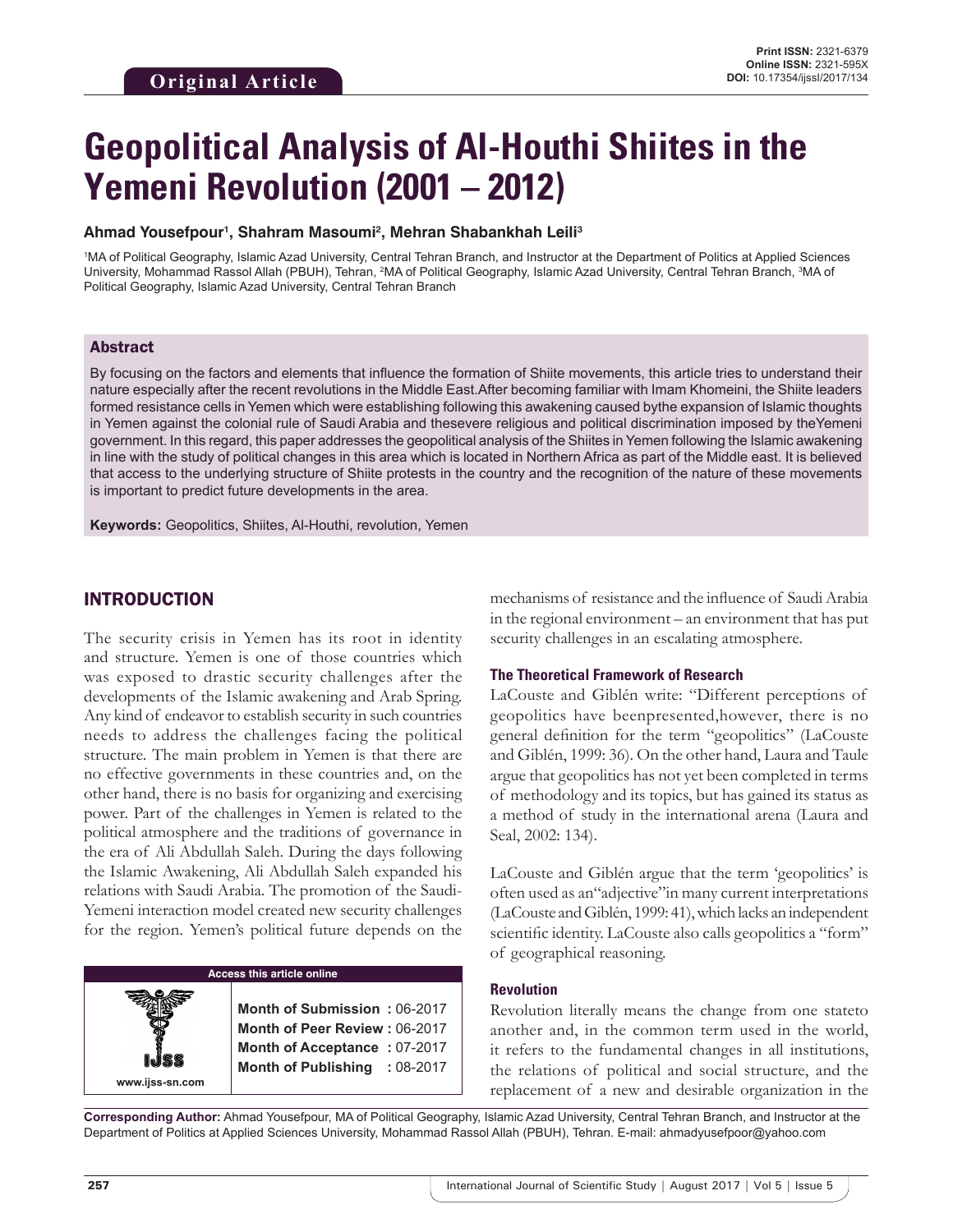framework of certain goals and ideals. The principles of revolution can be considered as its definitive means, the change of foundations and social systems, modernism, and the aspiration of political or military violence against the ruling system. According to the above-mentioned meaning and concept, the revolution has a wide spectrum including Cultural Revolution, administrative revolution, political revolution, social revolution, etc.

The hegemony of a country in the world means leading the structure of the existing international system and prescribing accepted cultural, political, and economic norms from that country. Historically, this role is exercised by a number of powers (Dubov, 2004, p. 22).

## **Islamic Awakening**

From the Supreme Leader's point of view, the roots of Islamic awakening can be examined in a number of ways including the division of political, cultural, historical, and other factors. Furthermore, they can be divided intolong-term (that is, historical factors), the medium term (contemporary) and short term (current)causes and factors. In addition, the ycan be divided into two categories of value-identity and historical environmental classes. Despite the positive points held by each of the mentioned divisions, the author has approached the present study in terms of theexogenous and endogenous roots of Islamic awakeningfor some reasons such as the thematic interference and the overlapping of the above divisions.

## **The Importance of Yemen in the Regional and International Equations**

With a simple look at the map, you can observe the Bab Al-Mandeb waterway, the Persian Gulf, the Red Sea and the Indian Ocean along with the Arabian Peninsula, West Asia, North Africa and the Horn of Africa. The countrywhich has never been united and has been practically made up of several tribes is considered the most fertile region in the Arabian Peninsula. The dominance of Yemen over the Gulf of Eden and the Bab Al-Mandeb waterway, which links the Indian Ocean to the Red Sea, shows the country's great importance in the political and economic geography of the region.

This strait is one of the means of transit for ships that travel to Europe via the Suez Canal, and any instability in the region will seriously impinge on the global economy.In this connection, there are some issues that cannot be easily neglected such as having a border with Saudi Arabia in the north as a country which has rich oil resources and has a serious impact on the Islamic world for the location of the Holy Shrines acrossand the sea borders with Somalia which has highlighted the presence of pirates for a few years. Trade and tourism in important cities such as Jeddah and Yanba

(Saudi Arabia) and dozens of other coastal cities close to the Red Sea depend on security and tranquility in the Bab Al-Mandeb Strait. In addition to Yemeni dominance on the Horn of Africa, the security of Bab al-Mandeb Strait has also given the country a special strategic status.

## **The Course of the Shiite Geopolitical Developments in Yemen**

Since 1962, Abdullah Saleh succeeded in staging a coup against Imam Mohammed Badrwho was the Yemeni ruler of that era by thesupport and provocation provided by Jamal Abdel Nasser. On November 10, 1962, a joint defense agreement was signed between Yemen and Egypt, whereby the Egyptian forces entered Yemen to topple the Zeidi government (JafariVoldani, 1995, p. 241).

After the coup, all religious schools were shut down, the Shia mullahs and Shiites werekilled and massacred and this changed the manifestations of the culture from a millennium ago which was related to the AhlulBayt. For example, the names ofthe AhlulBaytwerementionedat the funerals throughout all the prayers but this was banned later. Presently, there is no mention of Ahlul Baytin official and private schools. Publishing books such as Nahj Al-Balaghah and Sahifah Sajjadiyahare forbidden to such an extent that the government has explicitly ordered the gathering of Nahj al-Balaghah from around country. At least 5,000 women and men and Shiite mullahshave been killedsince 1962. A large number of prominent clerics and Imams have been murdered. A number of Zeidi Shiite scholars have been killed in recent wars, some of whom were over the age of 80 (Al-Amad, 2005, p. 232).

In total, the main difficulties and challenges facing Shiites were:

- 1. The absence of any right to establish religious schools;
- 2. The persecution, torture and imprisonment of Shiites and Shia scholars;
- 3. Preventing religious ceremonies such as the celebration of Eid Al-Ghadir;
- 4. Insulting values such as the destruction of mosques and the burning of books likeNahj Al-Balaghah and SahifehSajjadiyeh.

The Zeidis who held the rule in Yemen until 1962 have not only been isolated, but have been suppressed by various authorities in different ways. The Yemeni governments have acted based on three approaches against the Shiites since 1962:

- 1. Establishing communications and transactions with some powerful non-Shi'ite tribes and ethnic groups;
- 2. The development of the armed forces and the empowerment of state security and military institutions;
- 3. Obtaining support from regional and sub-regional powers;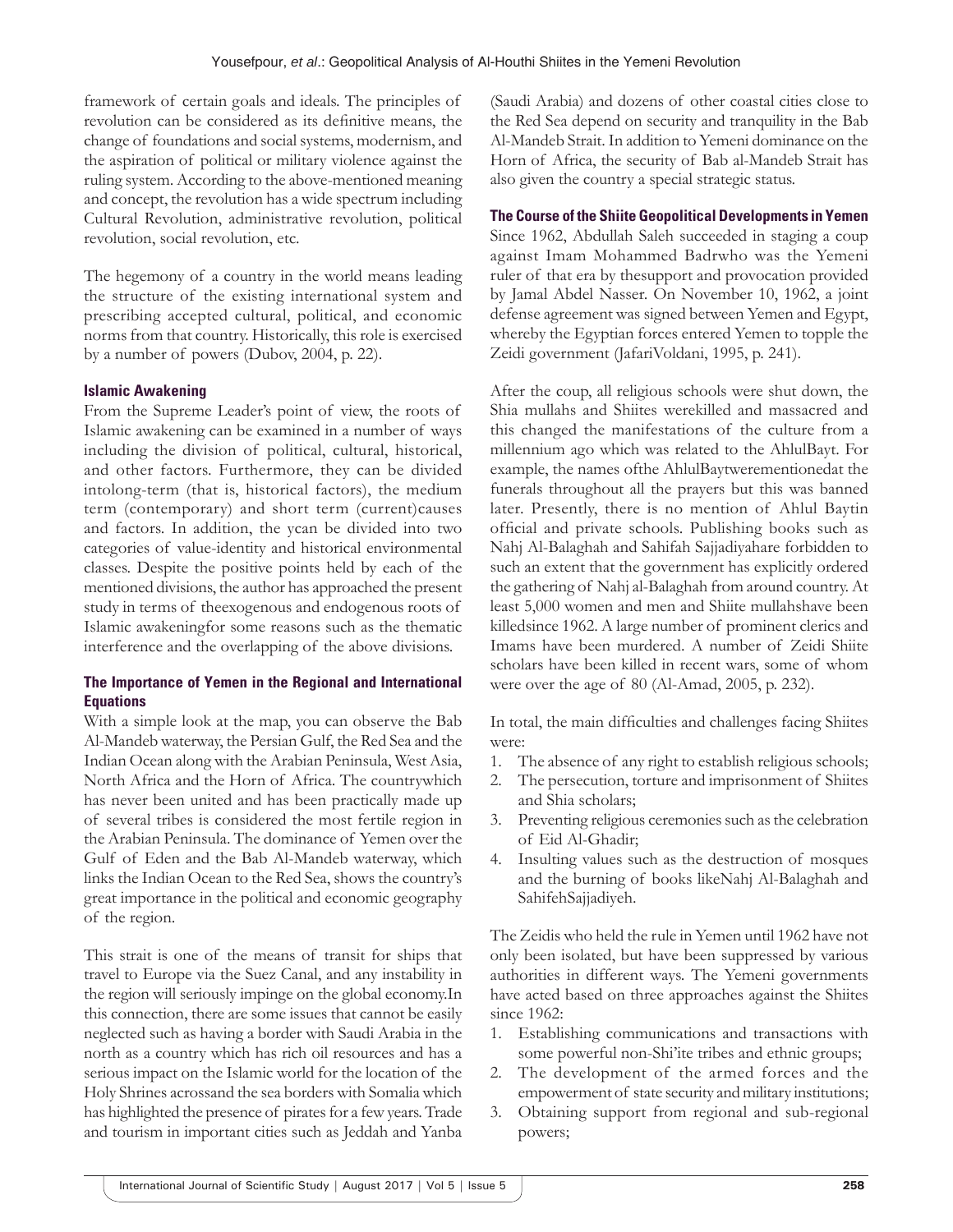The tripartite approaches over the past three decadeshave been increasingly adoptedas they have led Ali Abdullah Saleh to the presidency of Yemen (Mousavi, 2009).

In 1986, an organization called "Shabab Unity" was set up to train young Shiite scholars under the supervision of Zaidi scholars such as Badr al-Din Al-Houthi. The Houthis consider themselves the defenders of the Shiite Zeidi community and are under attack and the risk of cultural destruction. In fact, the Houthi forces are the armedbranch of the Shiite population in Yemen who support them against a variety of aggressions bythe central government. With the unification of two Yemeni countries in 1990, the "Shabab Unity" organization merged with the Al-Haq Party which was a Zeidi political organization. The Al-Haq Party's organization became increasingly anti-American since 2002 and raised some slogans such as "Allah Akbar", "Death to America", "Death to Israel", "Damn the Jews" and "Islam is victorious" in mosques after all Congregations and prayers. The current movementhad an open political process until 2004 and had clear participation in parliamentary and political activities.

Since 2004, the Yemeni government has been struggling with this group. So far, there have been at least six fullscale wars between them (Salehi, 2009). During the initial clashes between the government forces and the Yemeni andHouthi groups, there was widespread discontent that the government has always tried to keep Shiites out of power. In the same vein, the Houthis used religious fatwas to stand up to the government and declaredthat the ruthless rulermust be opposed.

# **The Houthis; from Shabab Al-Momen to Ansarullah**

The Houthi clan belongs to the Houth region from the province of Saada in the north of Yemen. This group is attributed to AllamehBadr al-Din al-Houthi, who was a member of the Yemeni Parliament for some time, and the group was formed in the 1980s. Badr al-Din Al-Houthi traveled to Iran under the influence of the Islamic Revolution in the 1970sto study Islamic sciences directly in the Qom Seminary. He had traveled to Iran with his son Husseinand stayed in Qomuntil1981. Then, he returned to his country and established the initial structure of this movement in his country. After years of accepting the oppression and tyranny in that country, he was inspired by the thoughts of Imam Khomeini and succeeded in establishing the movement of the righteousnessand gained popularity among the Zeidi youth and tribes.

Ansarullah's modeling of Hezbollah inLebanonis quite obviousin terms of ideology and structure. The main slogan of this movement is "Death to America", "Death to Israel" and "Islam is victorious". Moreover, Ansar Allah, like Hezbollah, has established a charity and health and educational centers to support the livelihood and the life of Yemeni citizens. It should be noted that after the victories of Lebanon's Hezbollah as Shiite resistance against Israel (or the Zionist regime), there has been a great growth in Shi'ism in Yemen. After the 33-day war, a high morale was createdamong Yemen's Shiites, and it is said that even the children of some of the distinguished Wahhabi scholars in eastern Yemen have converted to Shi'ism.

Following the leadership of Abdul Malik Badr al-Din,the group's influence on the north of Yemen increased day by day, despite the five wars that were imposed on him by the Yemeni government and the Saudi regime during his time.

# **The Challenges Facing Yemen**

Yemen faces four major challenges that shape the country's stability and security and its impact on regional and international security. These four challenges are the Houthi issue in the north, southern separatism, Al-Qaeda's growing activities, and the challenge of relations with Saudi Arabia.

According to some analysts, the issues of Al-Qaeda and the Houthis are not the main issues because they have been led by external forces. The main problem is the southern separatism which is a structural issue. Others see the major challenge of Yemen as Al-Qaeda and its growing activities in the country. Yemen's internal challenges are different from the perspective of different actors associated with it.

# **The problems and Crises of the Ruling Yemeni regime**

- 1. The crises of Abdullah Saleh'sregime
	- A) The crisis of legitimacy: Generally, in the case of the legitimacy of any regime, it is said that there can be two foundations for legitimacy, namely internally and external legitimacy. For countries with a popular government being supported by the people, legitimacy is secured from within and there is no need for foreign support. However,countries with internal issueswithout domestic and popular legitimacy mightturn to foreign powers for theirlegitimacy and survival, a typical example of which was the Pahlavi regime in Iran.
	- B) Crisis of participation: In Yemen, various political groups cannot take part in power, while there are about twenty parties in Yemen. However, many groups are struggling to participate in the power structure and different groups such as the Al-Houthi family ask for a share ofthe political power.
	- C) Identity crisis: The root of the latest developments should be considered in the year of the unification of Yemen and the development of a new constitution. The conflict between the Houthi family and the Yemeni government began in 1990 (after the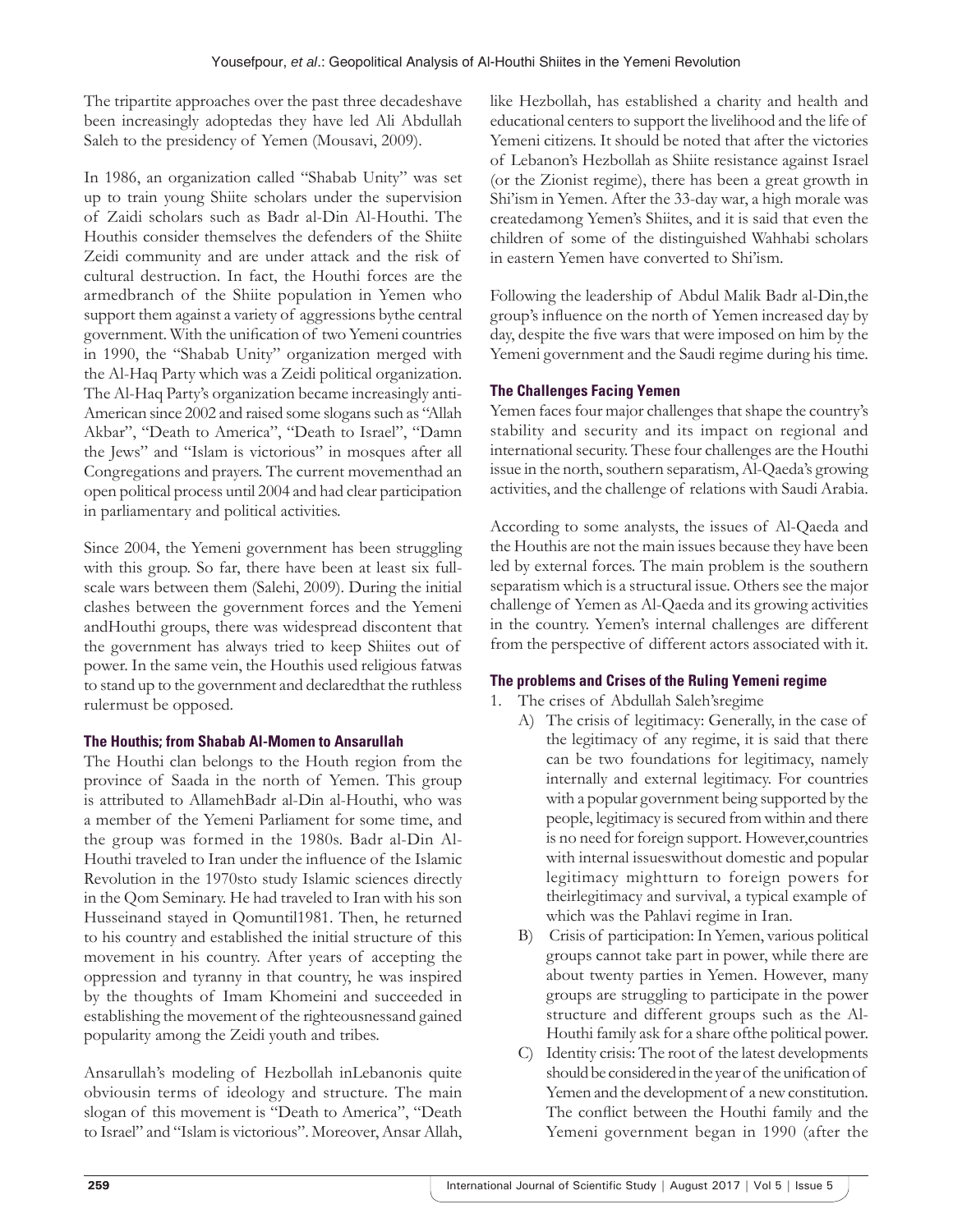unification of Yemen), causing clashes and violence between 1990 and 1993. The constitution states that the Sharia is the source of the constitution and the Houthis believe that the only source of legislation must be declared asSharia. This fundamental disputeis based on the fact that the Yemeni society has a traditional texture while, on the other hand, the country wants to join the modern age. Therefore, the rulers of Yemen do not agree to say that there is only the source of sharia law and they want to be free to westernize the society.

- D) The crisis of distribution: with all its limitations,the facilities in Yemenare not equally distributed in all regions; some areas are extremely weak and impoverished and do not have the average living conditions.
- 2. The regional and international problems of Yemen
	- A) Yemen and Saudi border disputes: Yemen has a territorial claim to the three oil-rich provinces of Asir, Najran and Jizan currently controlled by Saudi Arabia. On the other hand, Saudi Arabia claims that Yemen's oil-rich regions such as Ma'arab, Javaf, Rabat al-Khalil and Hazramaut belong to that country.

During the years when the united Yemen was being formed (early 1990s), Saudi Arabiatried to initiate turmoil in Yemenin various ways, which resulted in a clash between the two countries in 1995 which left 54 dead and was mediated by international powers leading to a agreement between Saudi Arabia and Yemen which was signed in February 1995. However, the Yemen and Saudi conflicts remain as an unresolved dispute.

B) Disagreements with the United States: A group of 150 Al-Qaeda members were based in Yemen and the United States wanted Yemen toturn them over to the United States, but the Yemeni government did not cooperate. More interestingly, some of the elements and persons involved September 11 terrorist attacks were among them. Bin Laden himself was originally Yemeni and his family lateremigrated to Saudi Arabia (ibid, pp. 288-291)

## **The Clashes of Yemeni Government with Shiites**

By a look at how the Yemeni Shiites live, it becomes clear that under the rule of the Yemeni government, Shiites have experienced complete cultural deprivation and have faced many difficulties and challenges such as:

The lack of any right to establish religious schools for the Shiites

The persecution and imprisonment of Shiites and religious scholars

## Preventing religious ceremonies

The conflict between Shiites in northern Yemen and the central government began in 2004. The government accuses the residents in the region of trying to secede and restore the Shia government in the area that was overthrown in a coup in 1962, while the Houthi group rejects this accusation and says that Shiites and fighters in the area only want to receive their natural rights which the central government has denied because of the pressure from the Saudi Arabian extreme Wahabis. Saudi Arabia plays a major role in these clashes. Some argue that the fact that Yemen is the poorest Arab country and one of the ten poorest countries in the world is because of the role of other countriesin these clashes including Saudi Arabia.

# **Al-Houthi Uprising**

A group of Shia youth formed a group called "Al-Shabab Al-Momen" which fought and opposed the United States and Israel and opposed the alliance between the Yemeni government and the United States. The Houthi slogans were chanted during Friday prayers at Sana'a mosque. This was a major concern for Saleh's government. Subsequently, the "terrorism" charges were raised against the Shiites and the Yemeni government tried to silence the protesters by gaining US support.

In this regard, in 2004,the Yemeni President attended the summit of eight industrial countries in the United States and sought to get the help and support of these countries. Saleh demanded a widespread attack on Sa'adehby giving orders to the army immediately after returning from the United States. Thus, on the morning of June 18, this green and prosperous mountainous region wasturned into a mass of soil, fire and blood in a few minutes after the fullscaleinvasion of the military and security forces.

The Yemeni government used intensive news censorship and dismissed reporters from television networks such as Al Jazeera, Al-Arabiya and Al-Alam, and bombarded Shiite areas in the north for three months. On September 10, 2004, the end of the war was officially announced as the government captured the city of Maran after the death of Seyyed Hussein Al-Houthi.

# **The Second War of the Yemeni Army**

After the death of Al-Houthi, the Yemeni government thought it would dominate the area and the Shiites of Saada. However, the battles between the Houthis and the Yemeni army continued shortly afterwards and were called the "Second War of the Yemeni Army". The growing popularity of Hussein Al-Houthi among the Yemeni people and giving the title of martyr to him was coupledby the publication and dissemination of Houthi thoughts that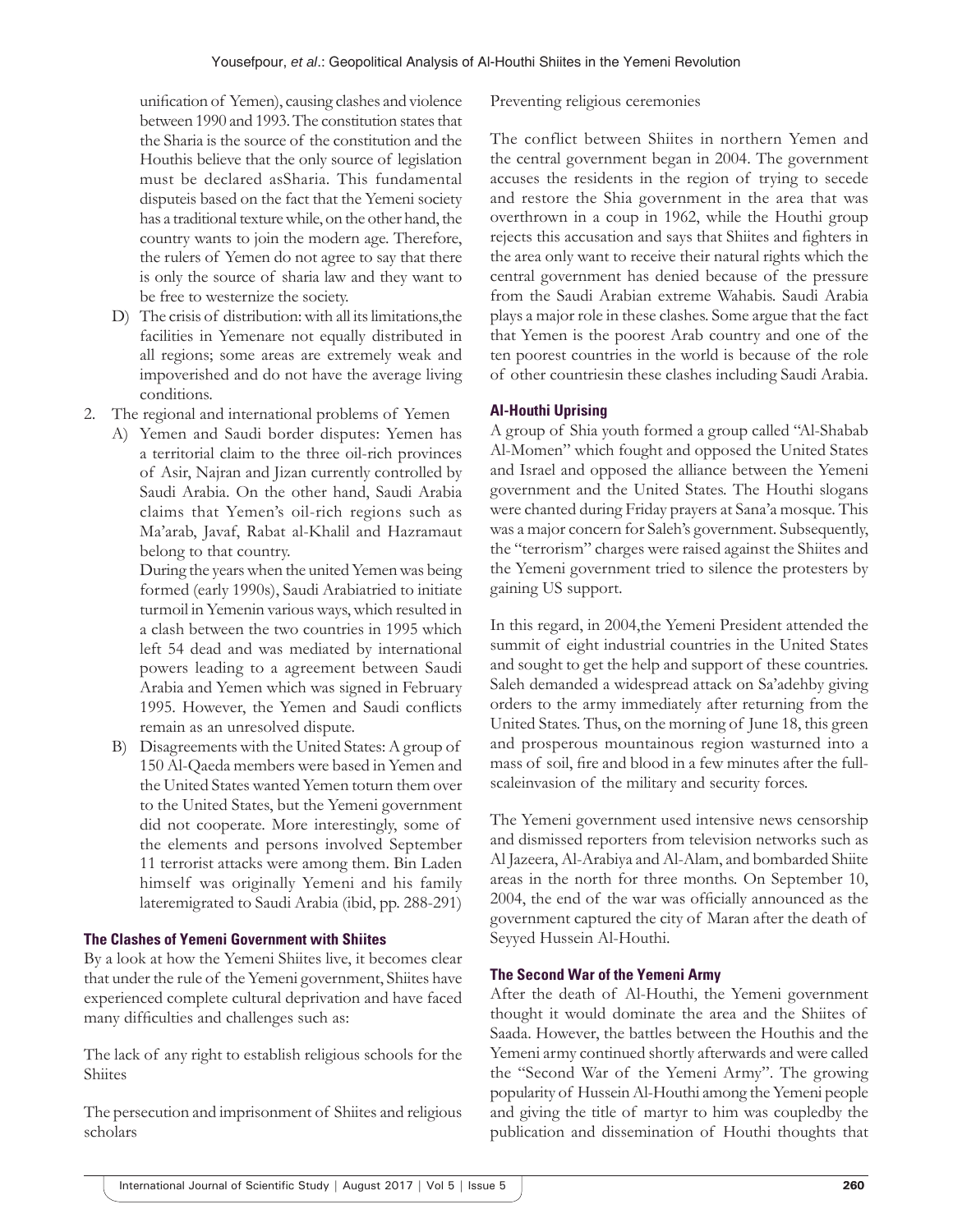had been published in the form of books and lectures in previous years. A large population from other provinces and particularly the Hidan area went there to help the Shiites and rebuild the ruined regions of Saada. At that time, the Yemeni army carried out many air strikes and attacks to scare them and hundreds of civilians were killed or injured.

# **The Third War**

The third war broke out in March 2006 and was led by Hussein's younger brother Abdulmalek Al-Houthi. The beginning of this war was to defend Zeidi Shia bases inflicted by the Army. Its geographical area includes the suburban areas of Saada such as Saghin, Al-Majaz and Hidan and these areaswere expanded to the center of the province of Saada.

## **The Fourth War**

The fourth conflict occurred in April 2007. In this war, the Believing Youth Movement turned the entire province of Saadah into a military operation against the Yemeni army, causing serious damage to governmental, security and military institutions and organizations. In this war, like the previous wars, the Houthis used guerrilla warfare against the Yemeni army. The war ended with the retreatment of the Yemeni army from the Shiite mountainous regions and strongholds. Afterwards, Abdul Malik Al-Houthi, the brother of HusseinBadruddin, was known as the favorite leader of Zeidi Shiites.

## **The Fifth War**

The war began in February 2008 withthe leadership of AbdulmalekHouthi. The Houthis used light and heavy weaponry against the army. The operational circle of this war included the province of Saada, the Bani Hashish region, a part of Sana'a and the HarfSufianregion. This indicated the expansion of the military operation and the qualitative transformation of the Houthi military operation with Sanaathat caused some concern for the government officials.

# **The Sixth War (Operation Burned Land)**

The sixth war began in August 2009. This war was widespread and the massacres and brutalities point to the anger and psychological pressures of the Sanaa army commanders due to the failure in achieving the goals during the previous wars. This war continued with political, military and security coordination between Riyadh and Sana'a.

As of August 11, 2009, the clashes reached their climax and the sixth war (Operation Burned Land) began between the two sides. The conflict also spread into Saudi Arabia, causing the Saudi army to attack the group's positions.

# **CONCLUSION**

Given the sociological factors in Yemen including the Islamic awakening and the national pride of the Yemeni people, the hegemonic system has to accept the realities of the new Middle East based on the Islamist wave and move towards the redefinition of indigenous security structures and methods.

The fact is that the role of Islamists and Islamic ideology in these developments is quite clear. One of the reasons for the success and persistence of the people's presence on the scene is the indigenous movements and the popular origin of the Islamic uprising and the lack of any role played by international forces in this movement.

We present the solutions to the challenges faced by Yemen.

- A One of the problems is the separatism in the South that is a structural issue. Another major challenge for Yemen is Al-Qaeda and its growing activities in the country. The only and the best way is resistance to aggression. The Yemeni government must know that with the separation of Southern Yemen and the disputes will increase more than ever and the Yemeni people will suffer the most.
- B The internal conflict will continue solong as Abdullah Saleh and the Yemeni leaders continue their relations with the United States, contrary to the will of the people. The people have realized that they cannot trust the United States and have detected this distrust raised by American policies.
- C Another issue is the dire economic situation in the northern regions of Yemen which has led to widespread protests by the inhabitants of these areas and an increase in their conflicts with the central government and their attraction towards the Houthi anti-government movement. Moreover, the secular nature of the Yemeni government and, on the contrary, the religious feature of theHouthi ideal governance has led the movement to prevail in the traditional tribal communities of Yemen and especially the Zeidis in the north.
- D In addition to the three major challenges that wereindicated, Yemen faces a historical issue in its relations with Saudi Arabia, which directs the relations between the two countries and determines the way in which the two societies and governments view each other. The involvement of Saudi Arabia in the sixth Sa'adeh war raises many questions about the reasons and factors affecting Saudi Arabia's Yemeni orientation. Moreover, according to some experts, the future of Yemen's internal stability and security is in direct relation to Saudi Arabia's attitude towards the country. Saudi Arabia should avoid interfering in